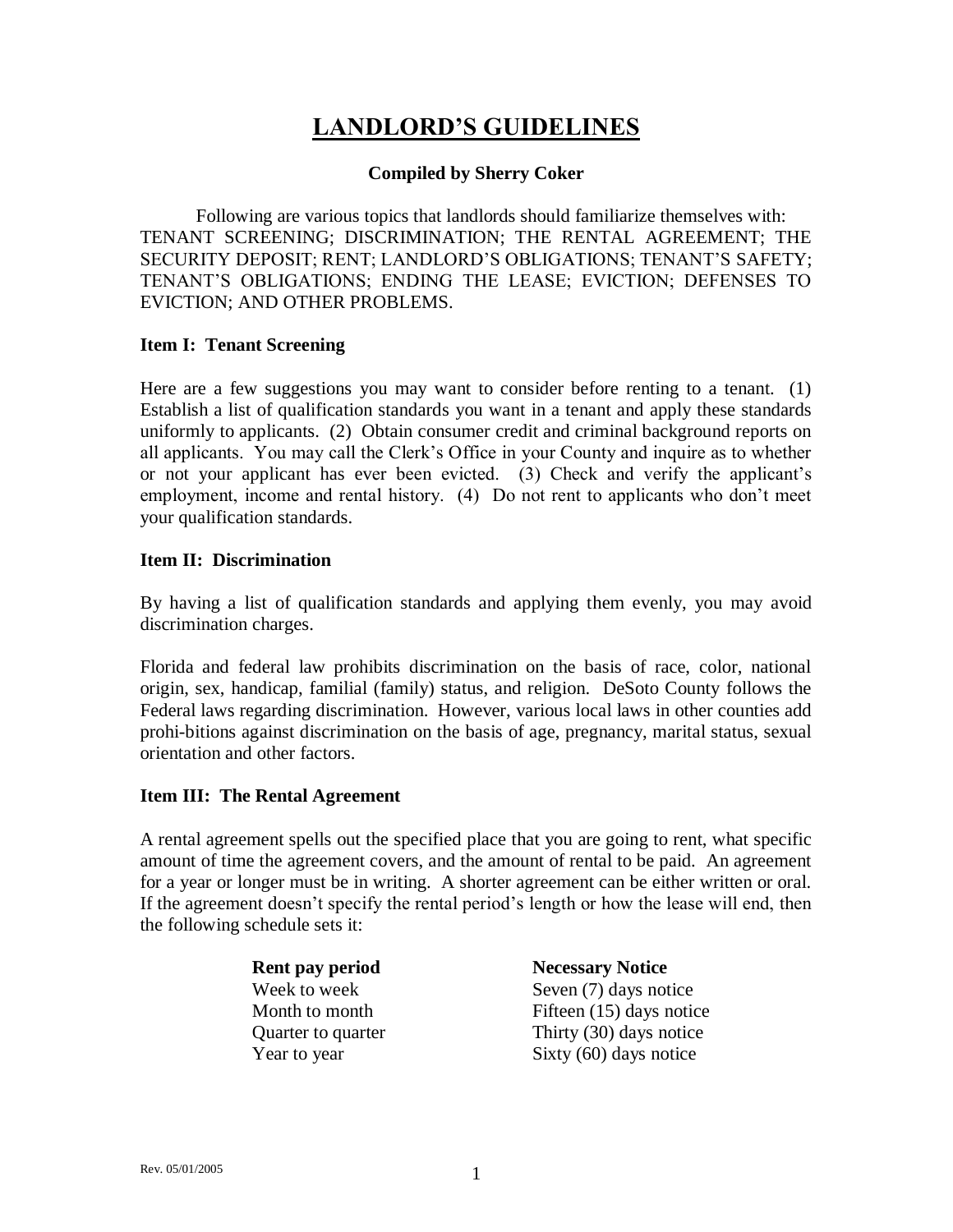Either party must provide the other with notice at least this far in advance of the next rent payment date in order to terminate the rental agreement.

A written lease contains obligations for both the landlord and the tenant. Unless the lease says differently, the landlord cannot raise the rent during its term. But, unlike most oral leases, written leases usually commit a tenant to rent payments for a fixed amount of time, whether or not he lives in the apartment. In Florida, a landlord doesn't have to make any special efforts to re-rent your place if you move out early. This leaves you responsible for the rent due the remainder of the rental period. A written lease also minimizes disputes by recording both parties' responsibilities in writing.

# **Item IV: The Security Deposit**

The security deposit consists of any money which you hold on behalf of the tenant to protect yourself from unpaid rent or damage to the apartment/home. The tenant may not defeat the purpose of the deposit by using it as the last month's rent.

All security deposits are refundable. Also, you must inform the tenant in advance about the conditions under which you will refund the deposit.

You cannot automatically take the deposit because the tenant breaches the lease. Please see the NOTICE OF INTENTION TO CLAIM SECURITY DEPOSIT at the Clerk's Office.

Florida law specifies how you may hold their deposit money. If you put it in an interestbearing account, then you must pay them either 5% interest, or 75% of the account's interest rate, whichever you want.

You must return a tenant's security deposit to the tenant no more than 15 days after the tenant leaves the leased property. You may claim all or a portion of the security deposit.

If you intend to make a claim against the security deposit, you shall have 30 days to give the tenant written notice, by Certified Mail to the tenant's last known mailing address, of your intention to keep the deposit and the reason for keeping it. If you do not send the notice within the 30 day period, you cannot keep the security deposit.

If the tenant does not object to the notice within 15 days after receipt of such notice of intention to impose a claim, you may deduct the amount of his or her claim and must send the balance of the deposit to the tenant within 30 days after the date of the notice.

# **If you fail to send a notice within the 30 days, then you forfeit your right to take any deductions at all.**

If the tenant does not object, then you have 30 more days following your first notice to return the balance of their deposit.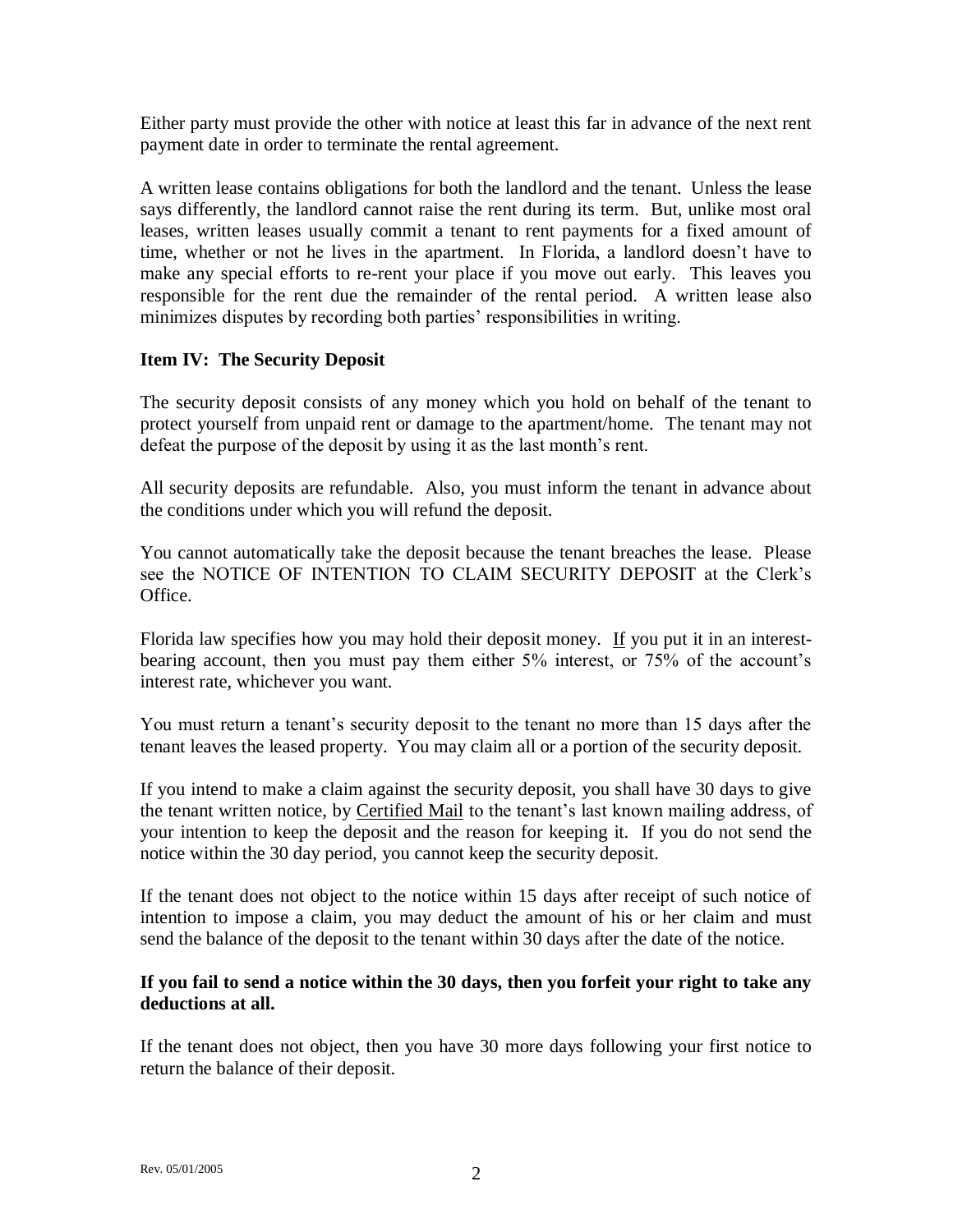# **DOCUMENT ANY DAMAGES TO PROPERTY.**

If your tenant has objections to your calculation of damages, they must make them within 15 days of receiving this notice of deduction, or they forfeit their right to object.

If you neither return their deposit, nor send a notice of why you are keeping it, then they can take you to court. In court, the losing side will have to pay the winner's court costs.

If a tenant moves out before their lease ends, or if you have an oral lease, then they have to give you a special notice in order to hold you to the 15 and 30 day time limits. If they don't give you this notice, then they free you from the 15 and 30 day requirements for returning their deposit balance. However, you will still owe it to them. Of course, if they do move out early, then you may deduct from the deposit the rent which they still owe.

#### **Item V: Rent**

Late penalties may not be "unconscionable", which means shocking.

Sometimes a tenant who occupies an apartment/home, even without signing a lease, can also be held liable for rent.

With a written lease, you may not raise the rent unless the lease allows it. You may raise the rent under an oral lease, unless you both specifically agreed that you couldn't. You must give them the same notice for a rent increase that you would for a termination, in order to give them an opportunity to move out.

## **Item VI: Landlord's Obligations**

Florida law divides your obligations into two (2) categories. A tenant is allowed to withhold rent if you breach the obligations in category "A", but not if you breach the ones in category "B":

A) Obligations which justify withholding rent for breach:

You must keep the housing in conformity with all housing and health codes. If these don't exist, you must maintain the structural components and plumbing in good repair.

The above requirements don't apply to mobile homes owned by the tenant, and they may be modified in writing for duplexes and single family homes.

B) Lesser obligations which don't justify withholding rent: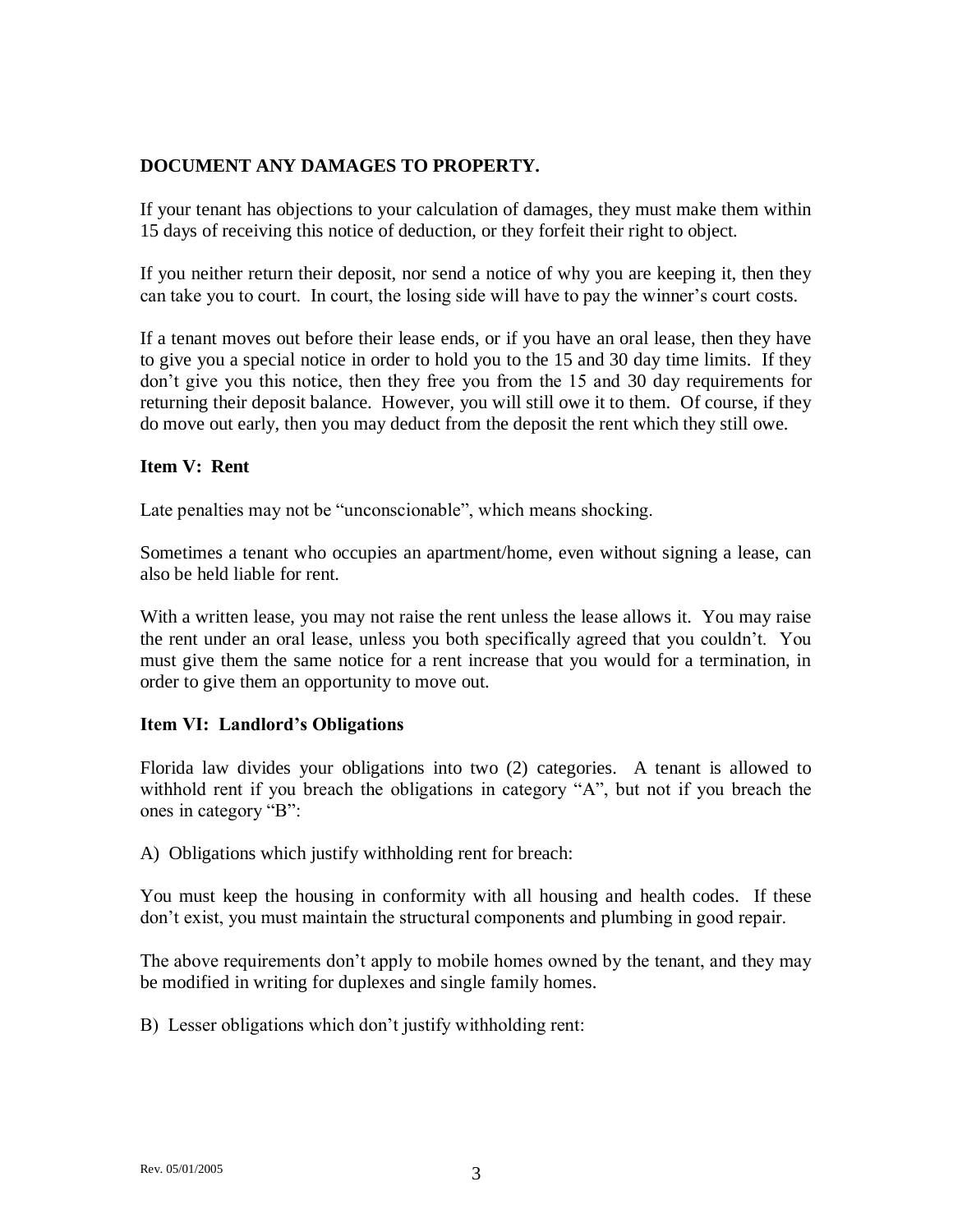The following duties do not apply to single family homes or duplexes or to mobile homes owned by the tenant, and the parties may modify them in writing for other types of rentals. You are is responsible for:

Exterminating insects and rodents: You have to give the tenant seven days notice that they will have to move out for a pest extermination, and you can't require them to leave for more than four days. You have to abate their rent for the days which they left your place, but you don't have to pay their costs for alternative housing.

Providing locks and keys.

Providing outside garbage receptacles, and arranging for them to be emptied.

Keeping common areas clean and safe.

Maintaining the heat, and hot and cold running water during winter.

Installing smoke detectors.

Although you must arrange these services, you can require the tenant to pay for them.

A tenant can enforce all of these obligations in court. However, they can use only those in category "A" as defenses to an eviction proceeding for non-payment of rent.

If your tenant sends a letter to you stating that repairs need to be done on the premises, you will need to act promptly.

Landlords are legally bound to follow codes. Housing inspectors pay particular attention to structural problems like leaking roofs, loose floorboards, and broken doors.

A tenant may withhold rent if you have failed to fulfill a requirement of category "A" described above, provided they have given written notice as described above.

A tenant may also withhold rent if you have retaliated against them for complaining or organizing tenants.

A tenant may withhold your rent if you have materially breached the rental contract. For example, if you didn't supply a washing machine which you promised.

The court will require a tenant to pay rent over to the court registry. If they can't pay the court your rent, then they will lose their case automatically.

After a court has determined that the tenant must pay withheld rent, the tenant has five days to pay it or else you can remove the tenant.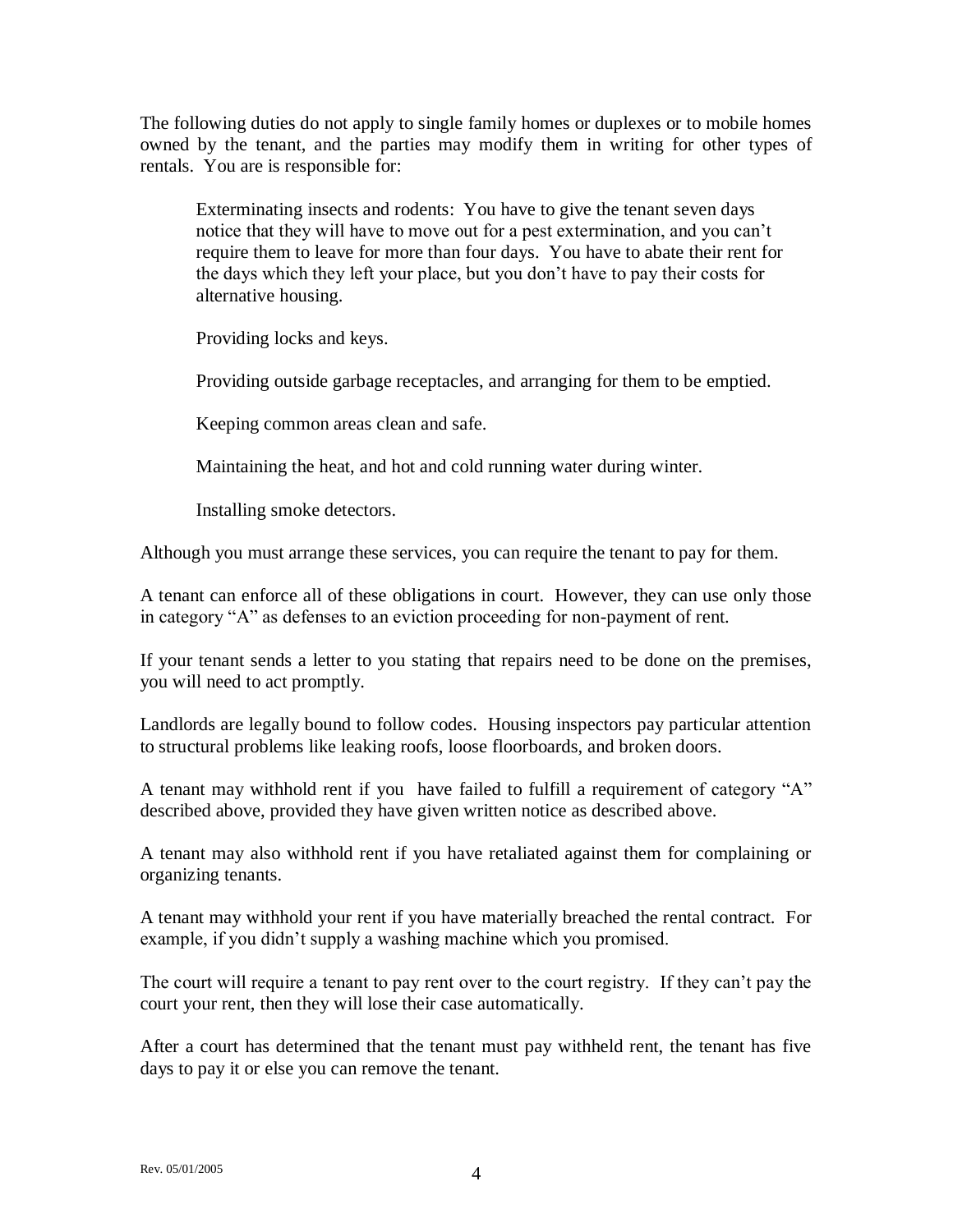If the tenant wins, the court will decrease the rent according to the loss of value to the domicile caused by your noncompliance.

The winning side can collect court costs and attorney's fee from the loser.

If the tenant withholds rent for two months in a row, they must re-notify you before each rent is due.

Be aware that once they've given you a rent withholding letter, they may not terminate the lease. They have to do one or the other.

Florida law doesn't give tenants a right to make repairs and deduct the cost from the rent.

## **Item VII. Tenant's Safety**

You must make every reasonable effort to keep your rental property secure as is humanly possible. You must do this to not only provide your tenant with a safe and secure rental unit, but to also better protect yourself from unwarranted lawsuits filed against you. In order to keep property safe and secure, and to avoid needless lawsuits, you may wish to do the following:

- 1. Install solid-core doors on all entrances.
- 2. Install deadbolt locksets on all entrance doors.
- 3. Re-key all locksets after tenants move out.
- 4. Maintain strict control over all keys.
- 5. Repair all broken window frames that don't close properly.
- 6. Repair all cracked and broken window and door glass.
- 7. Install an adequate number of smoke detectors in all rental units.

8. Include a clause in all of your rental agreements that tenants are responsible for maintaining smoke detectors.

9. Provide all tenants with a listing of telephone numbers to call in case of emergency.

- 10. Install exterior lighting by all front entrance doors.
- 11. Install exterior lighting to illuminate common walkways.
- 12. Prune all plants and shrubbery near doors and windows.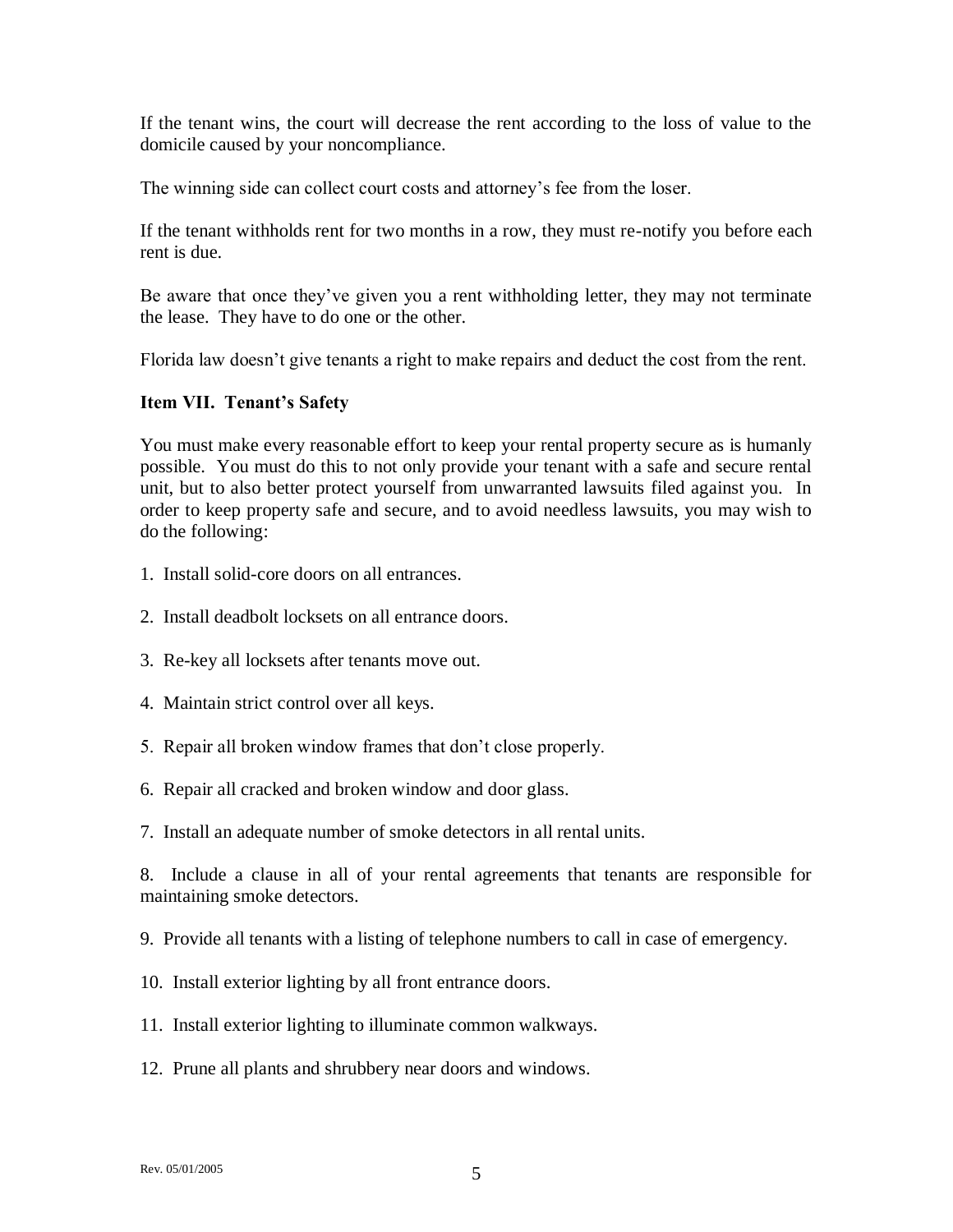13. Maintain your rental property in full compliance with all building and fire codes.

14. Maintain adequate liability insurance coverage.

# **Item VIII. Tenant's Obligations**

Florida Statutes, Section 83.52, requires a tenant to comply with the following:

1. Keep the home or apartment in a clean and sanitary manner.

2. Remove all garbage from the home or apartment in a clean and sanitary manner (for example, use garbage cans).

3. Keep all plumbing fixtures in the home or apartment in a clean and sanitary manner.

4. Properly use and operate all electrical, plumbing, sanitary, heating, ventilating, air conditioning and other facilities and appliances, including elevators, which are in the home or apartment.

5. Not destroy, damage or in any way misuse the property itself. This includes not permitting any of their guests to do so either.

6. Not remove anything from the house or apartment which does not belong to them (for example, cannot remove light fixture which was in the property when they moved in).

7. Conduct themselves, and require other persons on the premises with their consent to conduct themselves, in a manner that does not unreasonably disturb their neighbors or constitute a breach of the peace.

## **Item IX. Ending the Lease**

Either party must provide notice to the other this far **in advance of the next rent payment date** as follows:

| Rent pay period    | <b>Necessary notice</b> |
|--------------------|-------------------------|
| Week to week       | seven days notice       |
| month to month     | fifteen days notice     |
| quarter to quarter | thirty days notice      |
| year to year       | sixty days notice       |

in order to terminate the lease. This means that with a month to month lease, if either party wants to end the lease October  $1<sup>st</sup>$ , they must notify the other party on or before September  $15<sup>th</sup>$ . If one party gives notice on September  $17<sup>th</sup>$ , that party cannot end the lease, without the other party's agreement, before November 1<sup>st</sup>.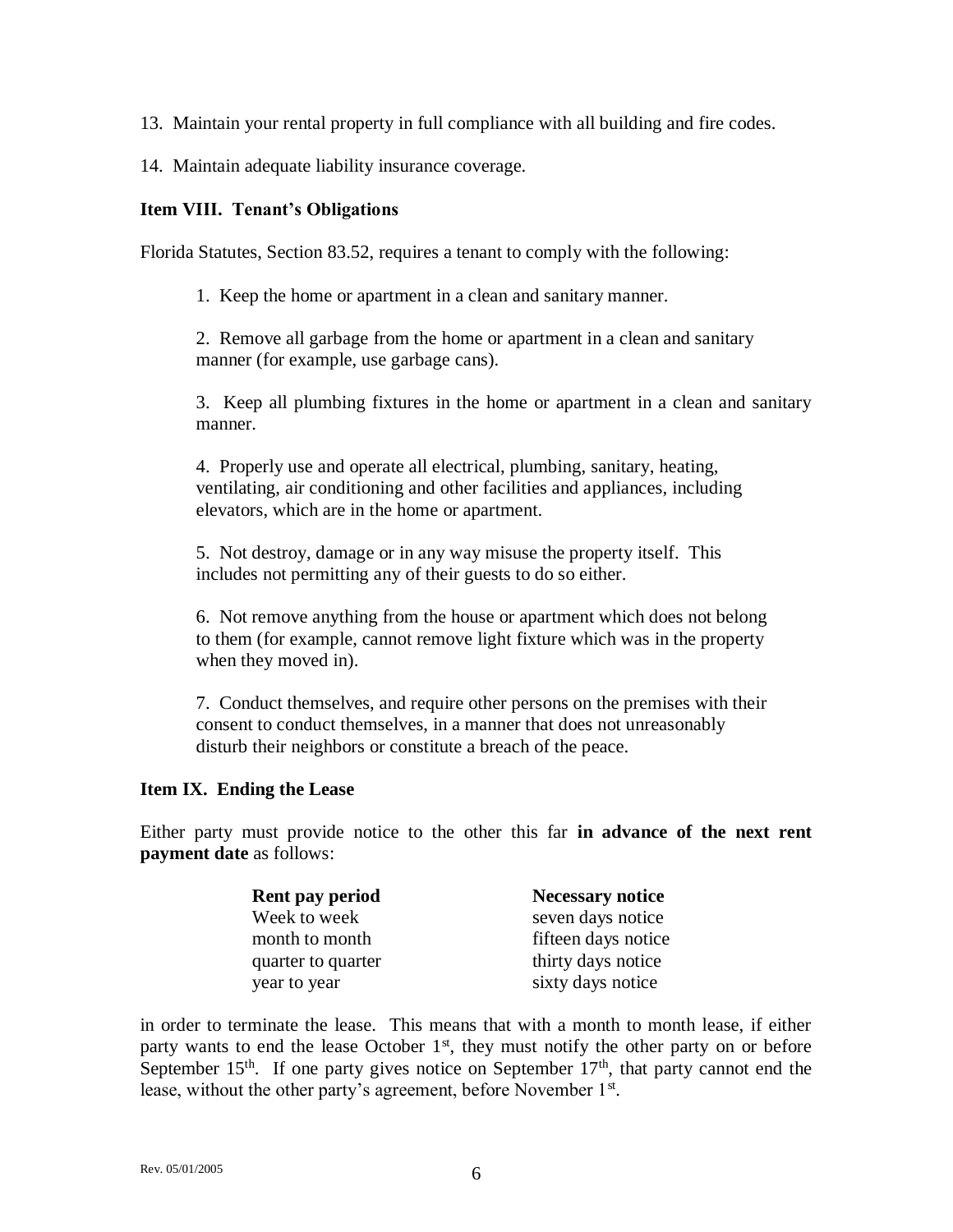If a tenant gives this notice by personal delivery or certified mail, then it will also satisfy the notice requirement for getting their security deposit back.

If you provide housing as a benefit with a job, and so don't receive a money rent, then the rental period is the same as their pay period. However, if you fire them or they quit part way through the pay period, then they will owe you the pro-rated rent for the rest of the period.

An oral or written lease containing a specific duration may specify the terms for ending the lease. (Remember that any lease for more than one year must be in writing to be binding.) The lease could also end automatically at the end of the lease period and not require either party to notify the other.

If a tenant remains in your apartment after the lease ends, that makes them a holdover tenant. You may evict them and **collect double the usual amount of rent for the period during which they refused to surrender possession of the premises.**

# **Item X: Eviction**

The reasons for eviction are:

1. Non-payment of Rent. After a tenant misses a rent payment, you must give them notice and wait three days, not counting Saturday, Sunday or legal holidays, before you can evict them. You must mail or give this notice to them, or leave it at their residence, and it must specify the amount due and the deadline for payment.

If they pay rent within the three day limit, then you must drop the eviction proceedings. If you accept rent from them even after the three days, then you give up your right to evict or end the agreement during that rent period.

2. Violating the Rules. This means violating either your lease agreement or the Landlord-Tenant Act.

The Act divides tenant breaches into two categories, curable and noncurable. (Curable means that the tenant gets a chance to solve the problem. Noncurable, of course, means that the tenant does not get a chance to solve the problem.)

Curable noncompliances include: unauthorized pets, unauthorized guests, and not keeping the dwelling sanitary.

In the case of a curable condition, you must give them seven days in which to fix it. However, if they commit the same noncompliance again within twelve months, you may then evict them without another chance to cure.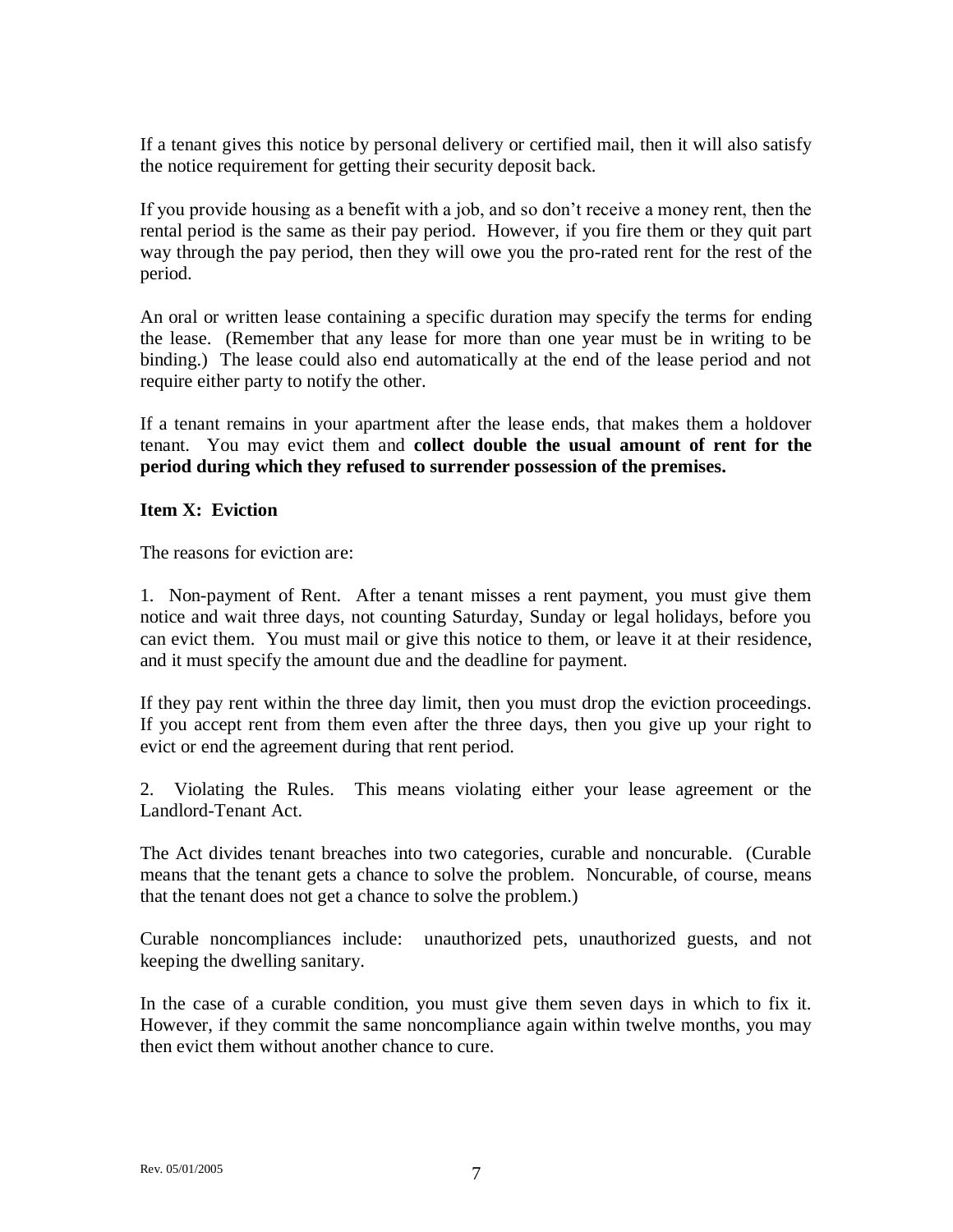In this situation, you must leave them a notice specifying the noncompliance and explaining that unless they take care of it within seven days the lease will end.

Noncurable noncompliances include: Destruction, damage, or intentional misuse of your or other tenants' property, or a subsequent or continued unreasonable disturbance. In these cases, you just has to leave you a note containing the seven day notice and specifying the problem.

3. Abandonment. A third legal justification for eviction occurs when the tenant leaves the dwelling for more than one-half of a rental period without paying rent or giving you written notice that he would be gone.

4. Other than non-payment of rent. If you want the tenant to move for any reason other than non-payment of rent you must proceed as described in Item IX. above.

**If you evict a husband and wife, you must name both parties as defendants, have summonses issued for each of them, and have the Sheriff's Office serve each of them.**

LANDLORDS CANNOT JUST THROW A TENANT OUT. Florida law prohibits landlords from evicting tenants without going through the court system (self-help evictions). You can't evict them without a judge's order. The only exception to this is if they have legally abandoned your place.

Florida law does not allow you to force a tenant out by:

1. Shutting off the utilities or interrupting service, even if the service is in your name.

2. Changing the locks or using a device that denies them access.

3. Removing the outside doors, locks, roof, walls or windows (except for the purposes of maintenance, repair or replacement).

4. Removing their personal property from the home or apartment unless action is taken after surrender, abandonment or a lawful eviction.

If any of these occur, the tenant may sue for actual and consequential damages or three month's rent, whichever is greater, plus court costs and attorney's fees.

This is what happens during a nonpayment of rent or breach of lease eviction:

1. Tenant's notice of problem: In order to be able to defend themselves, they must already have given you a notice saying they intended to withhold rent unless you fixed a specific problem.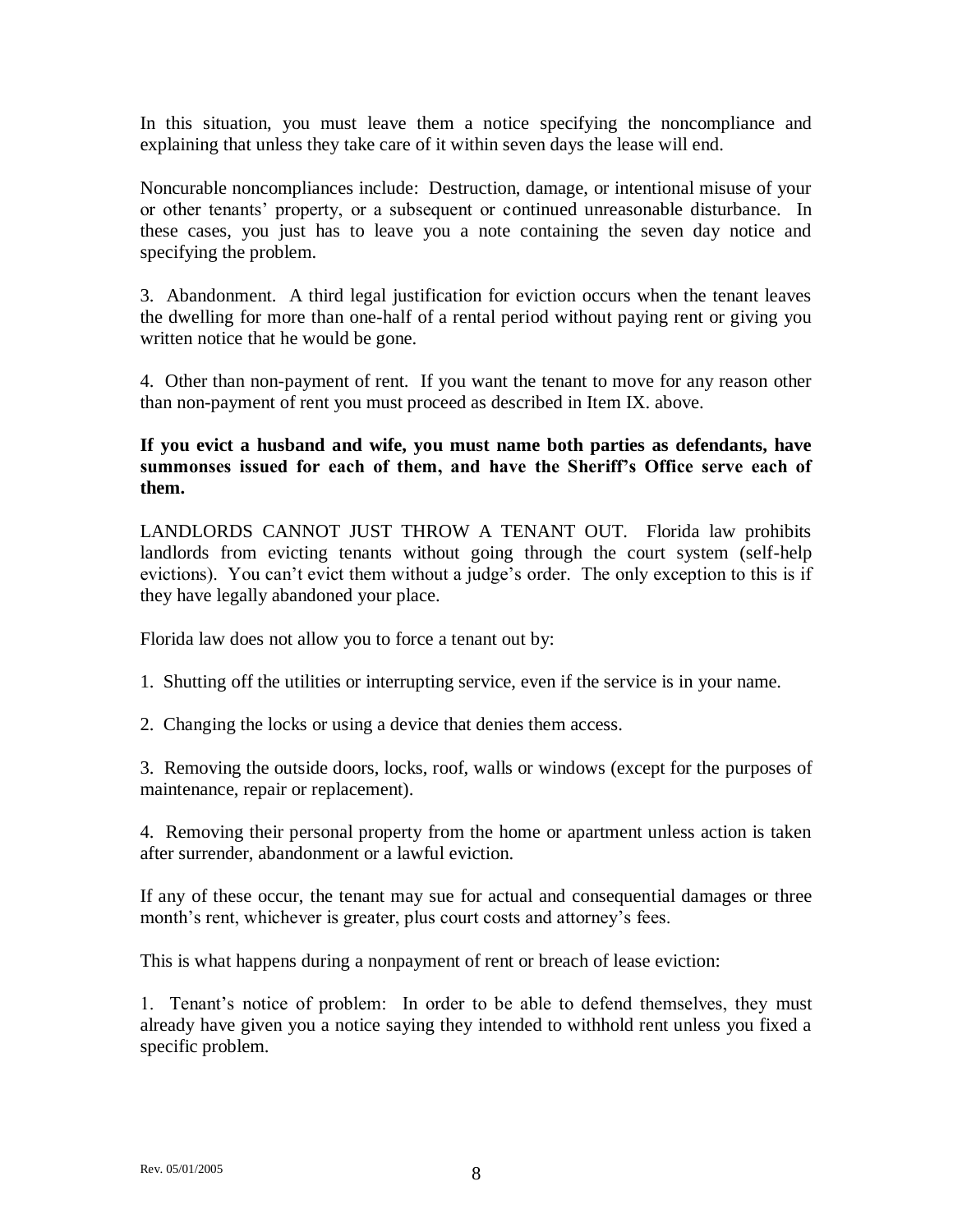2. Landlord's notice of non-payment or breach: You must give them notice specifying the complaint, such as non-payment of rent or breach of the lease, and telling them that you will evict them if they didn't take care of it.

3. Landlord files complaint: After you have waited the required number of days and they haven't left, you may then file a complaint with the county court and serve a copy of the complaint and a summons to appear in court on them.

4. Tenant's answer: To contest the eviction they must file an answer with the court within five business days. Listed below are some reasons they may use and they will also need to deposit any outstanding rent with the Clerk of the Court.

5. Notice of hearing: If they don't answer, the court will issue you a final judgment allowing you to have the sheriff evict them. If they do answer, and it is a legally sufficient reason and/or they have paid rent into the court registry, you will receive a "Notice of Hearing" from the court setting a hearing date.

6. The hearing: If you win at the hearing they may owe double the rent for the time which they stayed over, your legal expenses, and possibly court costs. If you don't appear at the hearing, then you lose automatically.

# **Item X. Tenant's Defenses**

1. Improper notice: If you didn't give three days notice before evicting them for not paying rent.

2. Acceptance of rent payment: If you accept rent from them knowing that they were in noncompliance with the lease agreement, you give up your right to evict them during that rent period.

3. Breach by landlord: If they can show the court that you breached and that they gave you seven days notice about it, then they will not owe the rent. However, they will still have to pay that rent to the court registry during any legal proceedings.

4. Retaliation: You may not evict a tenant as a retaliation for organizing tenants or filing legitimate complaints.

5. No noncompliance: If they go to court and prove that they did not commit the alleged noncompliance, then you cannot evict.

## **Item XII. Other problems**

Landlord's right of entry. You may enter at any time to take care of emergencies. An **emergency** should be something serious and requiring immediate attention, like leaking gas, or a broken water pipe.